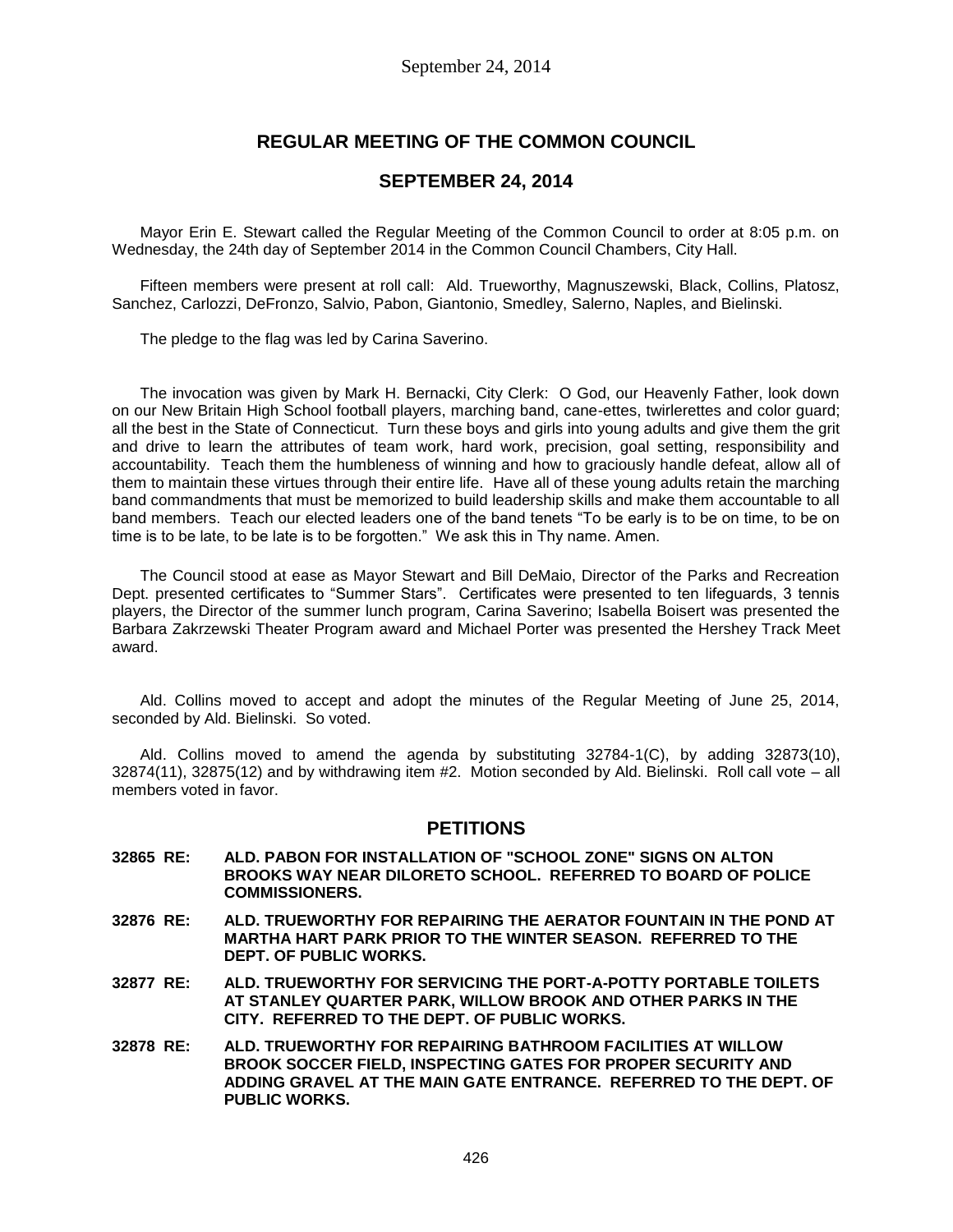Ald. Collins moved to adopt the Consent Agenda, seconded by Ald. Trueworthy. Roll call vote – all members voted in favor. Approved September 25, 2014 by Erin E. Stewart, Mayor.

# **CONSENT AGENDA**

## **PURCHASING DEPARTMENT**

### **32861 RE: COOPERATIVE PURCHASING, LEASE OF SAVIN COPIER FOR CENTRAL ADMINISTRATION**

To Her Honor, the Mayor, and the Common Council of the City of New Britain: the undersigned beg leave to report the following:

In accordance with City Code of Ordinances, Chapter 2, Article VIII, Division 1, Section 2-538 (a), a purchase order was requested by Central Administration for the following under the State of Connecticut's Cooperative Purchasing Plan, Contract Award #012PSX0026:

| <b>Supplier</b>    | Description                        | Pricing                             |
|--------------------|------------------------------------|-------------------------------------|
| A&A Office Systems | Lease of a Savin Pro 8100S Digital | \$808.00/Month and \$0.004 per copy |
| Middletown, CT.    | Copier                             | over 1,188,000 copies annually      |

Central Administration is requesting a five (5) year lease of a multifunctional copier that can copy, print, scan, collate, staple and three (3) hole punch. The pricing includes all maintenance, repairs, service, toner and supplies excluding paper for 1,188,000 copies per year for City Hall's Mail Room. Central Administration's existing Mail Room copier is over eight (8) years old. The lease was extended in 2011 for three (3) additional years. The extended lease will expire in October 2014. The copier is not working properly to make copies at times. Parts to make the needed repairs to the copier are becoming hard to obtain and some are no longer available. Funding is available for the new Copier Lease in Central Administration's account number 001110001-5440, Rentals/Supplies Equipment.

RESOLVED: That the Purchasing Agent is hereby authorized to issue a Purchase Order and to enter into a five (5) year lease agreement with A&A Office Systems of Middletown, CT for the lease of a new copier located in City Hall's Mailroom for Central Administration at \$808.00 per month utilizing the State of Connecticut's Cooperative Purchasing Plan, Contract Award #012PSX0026.

> Jack Pieper Purchasing Agent

#### **32862 RE: ON-CALL ENGINEERING SERVICES - NEW BRITAIN WATER TREATMENT PLANT'S SOLAR PANEL STRUCTURAL INSTALLATION AND ELECTRICAL TIE-IN REVIEW SERVICES**

To Her Honor, the Mayor, and the Common Council of the City of New Britain: the undersigned beg leave to report the following:

The following on-call engineering project has been requisitioned following the award by the Common Council for on-call engineering contracts, Bid #3620, approved at its Regular Meeting of October 26, 2011

Project Name: New Britain Water Treatment Plant's Solar Panel Structural Installation and Electrical Tie-In Review Services

| Vendor:       | <b>CDM Smith</b>                                                  |
|---------------|-------------------------------------------------------------------|
| Amount:       | \$19,800,00                                                       |
| Line Items:   | 9303501100-5331 Water Capital Improvements, Professional Services |
| Requested By: | <b>Public Works Department, Utilities Division</b>                |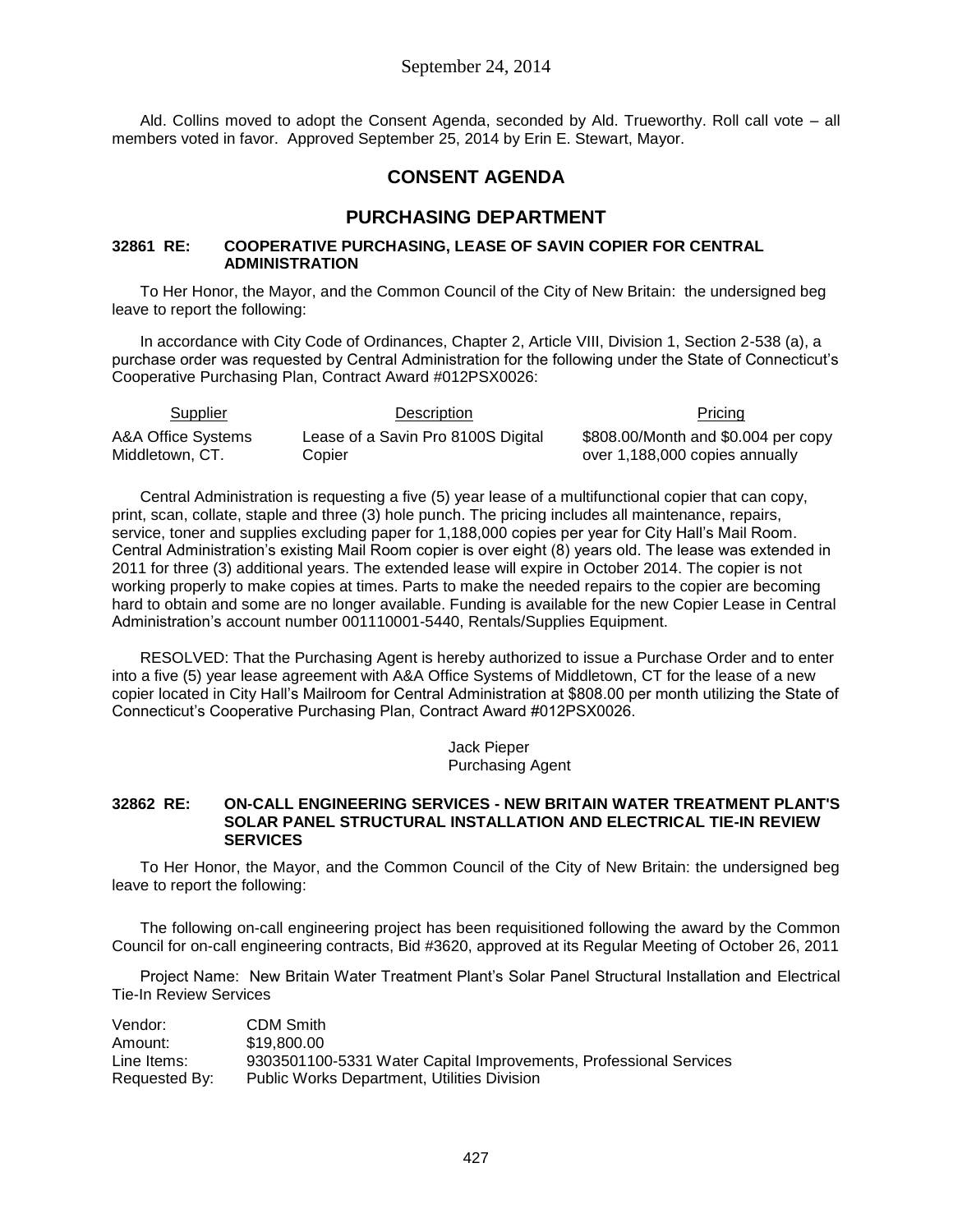Scope: CDM Smith will review the proposed layout created by Solar City for the installation of the new solar panels onto the Water Treatment Plant's roof. They will then check the framing of the roof to see if it will be able to hold the additional weight of the Solar Panels and be in accordance with the latest Connecticut State Building Codes, Chapter 34. CDM Smith will also conduct an electrical design review proposed by Solar City for the interconnection of the Solar Panels to the Water Treatment Plant's existing transformer and switchgear to make sure it will also be in compliance to the National Electrical Code. Once CDM Smith's reviews of the proposed new solar system have been completed they will create a report summarizing their results. In order to avoid any high consequence electrical or roof failures, they will then make recommendations for any solar panel installation or electrical design modifications to meet compliance with applicable codes or with existing roofing or electrical systems at the Water Treatment Plant. CDM Smith will then meet with the Utilities Division and Solar City to discuss the results of their reviews and any recommendations that they have regarding the installation of the new Solar System.

RESOLVED: That the Purchasing Agent be and is hereby authorized to issue a Purchase Order for \$19,800.00 to CDM Smith for the New Britain Water Treatment Plant Solar Panel Structural Installation and Electrical Tie-In Review Services.

> Jack Pieper Purchasing Agent

# **DEPARTMENT OF PUBLIC WORKS**

### **32784-1 RE: PARKING RATES/VIOLATIONS INCREASE**

To Her Honor, the Mayor, and the Common Council of the City of New Britain: the undersigned beg leave to report the following:

On September 11, 2014 the Parking Commission approved an increase in parking rates for city managed parking facilities as follows:

Parking Rates:

Blogoslawski Garage Increase hourly rate by \$.50 to \$3.00/hour Current rate \$2.50/hour<br>Maximum of 5 hours \$15.00 Current maximum 5 houre

Szczesny Garage Increase hourly rate by \$.50 to \$2.00/hour Current rate \$1.50/hour<br>Maximum of 8 hours \$16.00

Parking Meters & Kiosks Regular on street meters and kiosks increase to \$1.50/hour Pearl St/Badolato Dr/Bosco Dr. increase to \$2.00/hour

Parking Garage Monthly Rates All regular monthly parking rates to increase by \$5.00/month

Violations:

Section 15-73(a) Increase to \$30.00 Current rate \$10.00

Section 15-73(b)

Section 15-73e

Current maximum 5 hours  $$12.50$ 

Current maximum 8 hours \$12.00

Increase to \$60.00 Current rate \$20.00

Increase to \$99.00 Current rate \$60.00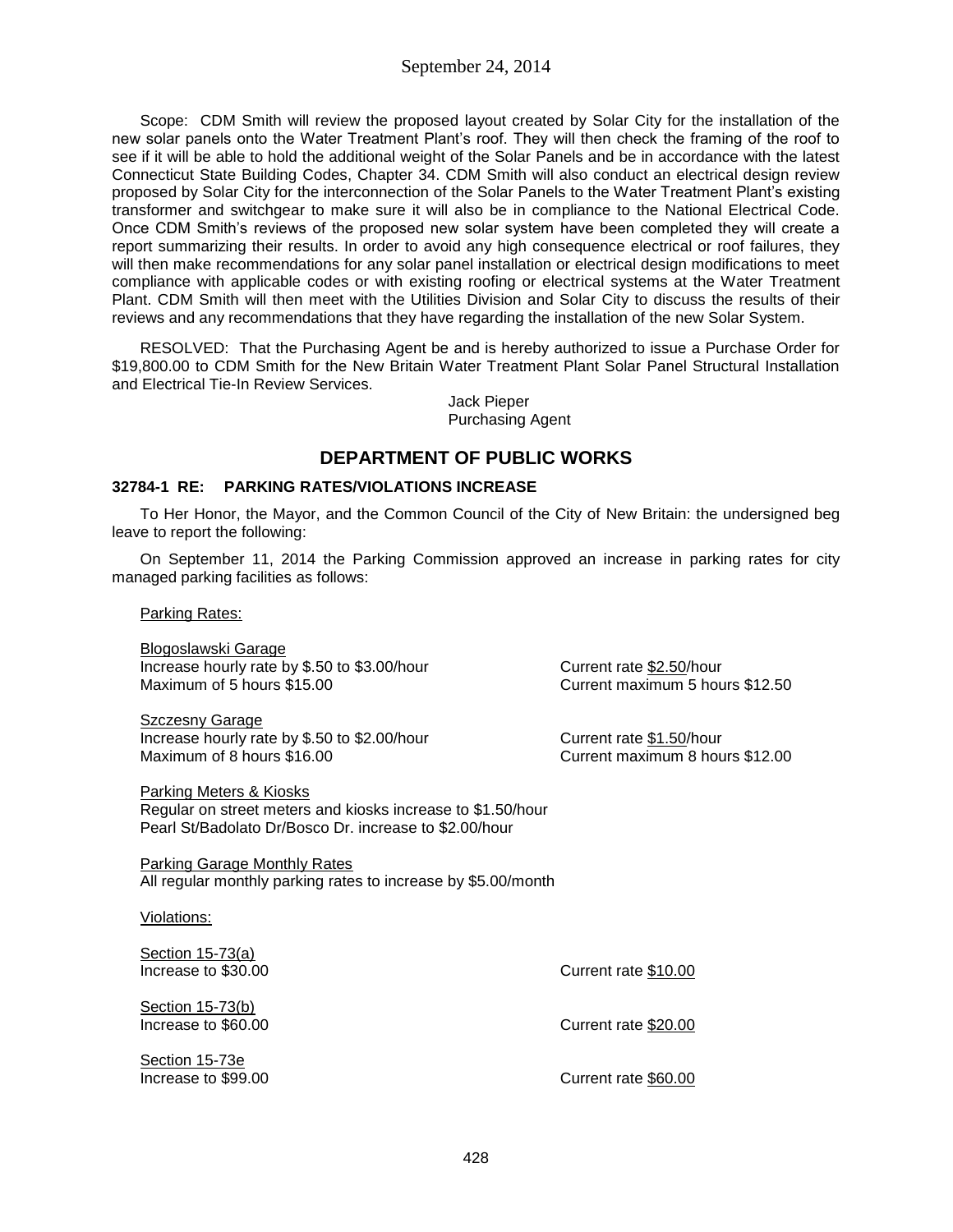Section 15-73(d)

Increase to \$90.00 Current rate \$30.00

Sections 15-122

Adjusted to \$99.00 Current rate \$100.00

Mark E. Moriarty, Director Public Works

#### **32863 RE: SUBWAY RENTAL CHARGES: 01/01/2015 THRU 12/31/2015**

To Her Honor, the Mayor, and the Common Council of the City of New Britain: the undersigned beg leave to report the following:

On September 15, 2014 the Board of Public Works held a required Public Hearing on the 2015 Subway Rental Charges.

Operating Expenses for the maintenance and extension of the Subway Conduit System requires an income of \$52,618 during 2015 to be obtained from the rental of 28,693 linear feet of occupied underground conduit.

Resolved by the Common Council of the City of New Britain, Connecticut that Subway Rental Charges for the year January 1, 2015 to December 31, 2015 be assessable at the rate of \$1.83 per linear foot, per annum, payable semi-annually on the first day of July, 2015 and the first day of January, 2016.

> Mark E. Moriarty Director, Public Works

## **TAX COLLECTOR**

#### **32864 RE: TAX ABATEMENTS, CORRECTIONS AND REFUNDS**

To Her Honor, the Mayor, and the Common Council of the City of New Britain: the undersigned beg leave to report the following:

The Collector of Taxes has referred a list of tax abatements, corrections and refunds. Acceptance and adoption is respectfully recommended.

> Cheryl S. Blogoslawski Tax Collector

## **CONSOLIDATED COMMITTEE**

### **32784-2 RE: NEW RATES FOR CITY OWNED ON-STREET PARKING AND PARKING GARAGES**

To Her Honor, the Mayor, and the Common Council of the City of New Britain: the undersigned beg leave to report the following:

The Consolidated Subcommittee of the Common Council at a regular meeting held on Thursday evening, July 17, 2014, at 7:00 PM in the Council Chambers, to which was referred the matter of resolution #32784 – new rates for City owned on-street parking and parking garages, voted to accept and recommend that the following resolution be referred back to the Common Council with a neutral recommendation.

> Alderman Emmanuel Sanchez, **Chair**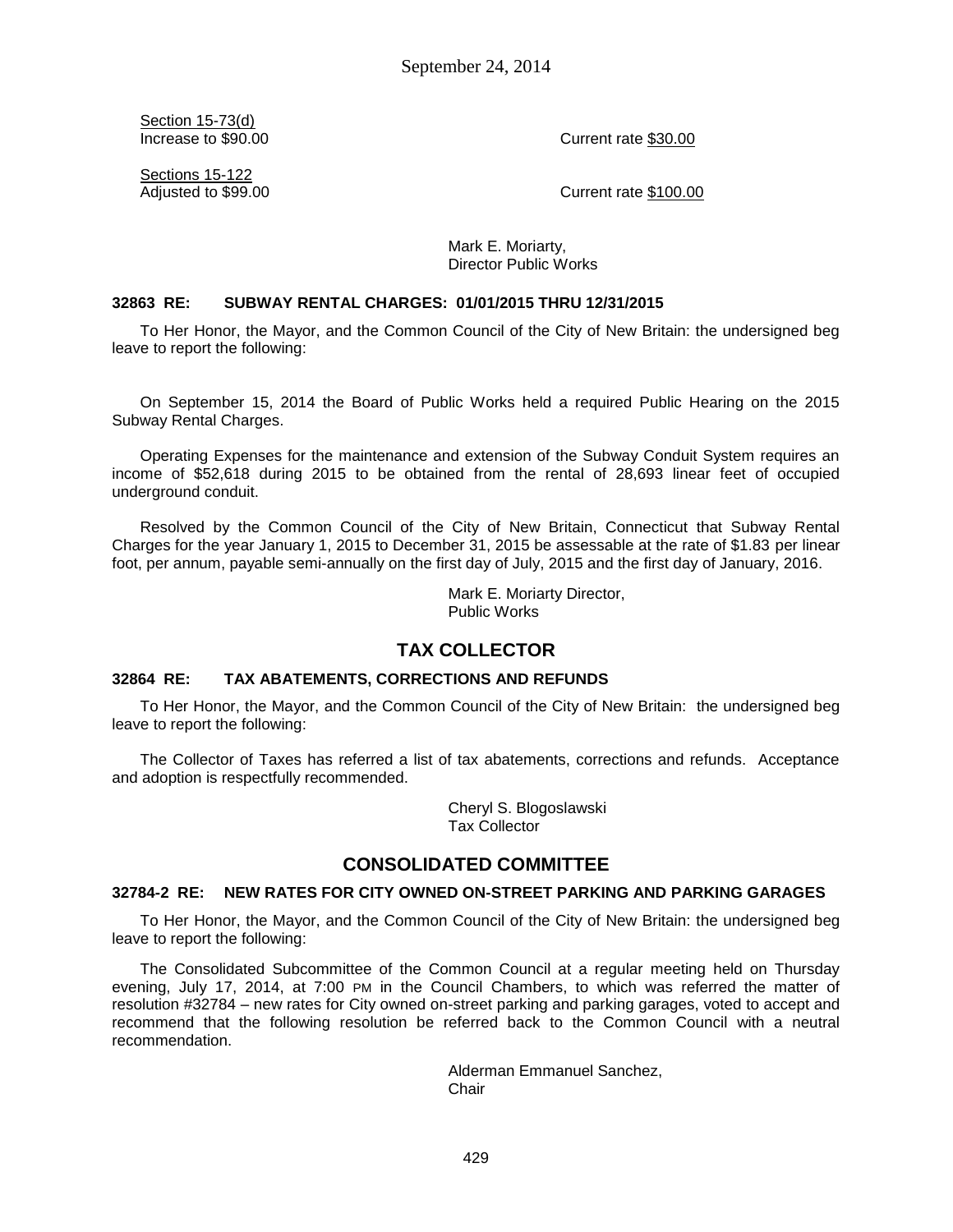# **RESOLUTION RETURNED FROM COMMITTEE**

### **32784-3 RE: NEW RATES FOR CITY OWNED ON-STREET PARKING AND PARKING GARAGES**

To Her Honor, the Mayor, and the Common Council of the City of New Britain: the undersigned beg leave to recommend the adoption of the following:

WHEREAS, Public Works Fleet and Facilities Division is charged with the management of the City owned parking system including on-street parking and parking garages;

WHEREAS, Parking rates for on-street parking and parking garages have not been increased since 2010, but the costs associated with providing newer and more modern parking systems, like parking meter kiosks which take credit cards, have resulted in higher annual costs for the City;

WHEREAS, Revenue projections for parking revenue included in the FY-15 Budget which was passed by the New Britain City Council were based on increasing rates for both on-street parking and parking in the City parking garages;

WHEREAS, to best meet parking revenue projections for FY-15, Public Works Fleet and Facilities Division needs to have new rates in place by August 1, 2014;

WHEREAS, the new rates proposed for City owned on-street parking and parking garages is as follows:

Blogoslawski Garage Increase hourly rate by \$.50 Current rate \$1.50 hour

Maximum of 5 hours \$15.00 Current maximum 5 hours \$12.50

Szczesny Garage Increase hourly rate by \$.50 Current rate \$2.50 hour

Maximum of 8 hours \$16.00 Current maximum 8 hours \$12.00

Parking Meters & Kiosks

Regular on street meters and kiosks increase to \$1.50 hour Pearl St/Badolato Dr/Bosco Dr. increase to \$2.00 hour

Parking Garage Monthly Rates All regular monthly parking rates to increase by \$5.00/month

WHEREAS, the rates and fees described within this resolution will not impact organizations and entities currently under contract with the City for parking usage within City owned facilities;

WHEREAS, Increases to parking rates and fees have historically been handled and approved by the City's Parking Commission, but in the absence of a Parking Commission this item is being handled by the New Britain City Council;

THEREFORE Be It Resolved that the Common Council authorizes the City's Public Works Fleet and Facilities Division to adopt the parking rates described in this resolution, and to start billing at these rates beginning on August 1, 2014.

> Ald. Carlo Carlozzi, Jr. Ald. Jamie Giantonio Ald. Eva Magnuszewski Ald. Don Naples Ald. Emmanuel Sanchez

Ald. Naples moved to accept and adopt, seconded by Ald. Salvio. RESOLUTION ADOPTED with Ald. Trueworthy opposed. Approved September 25, 2014 by Mayor Erin E. Stewart.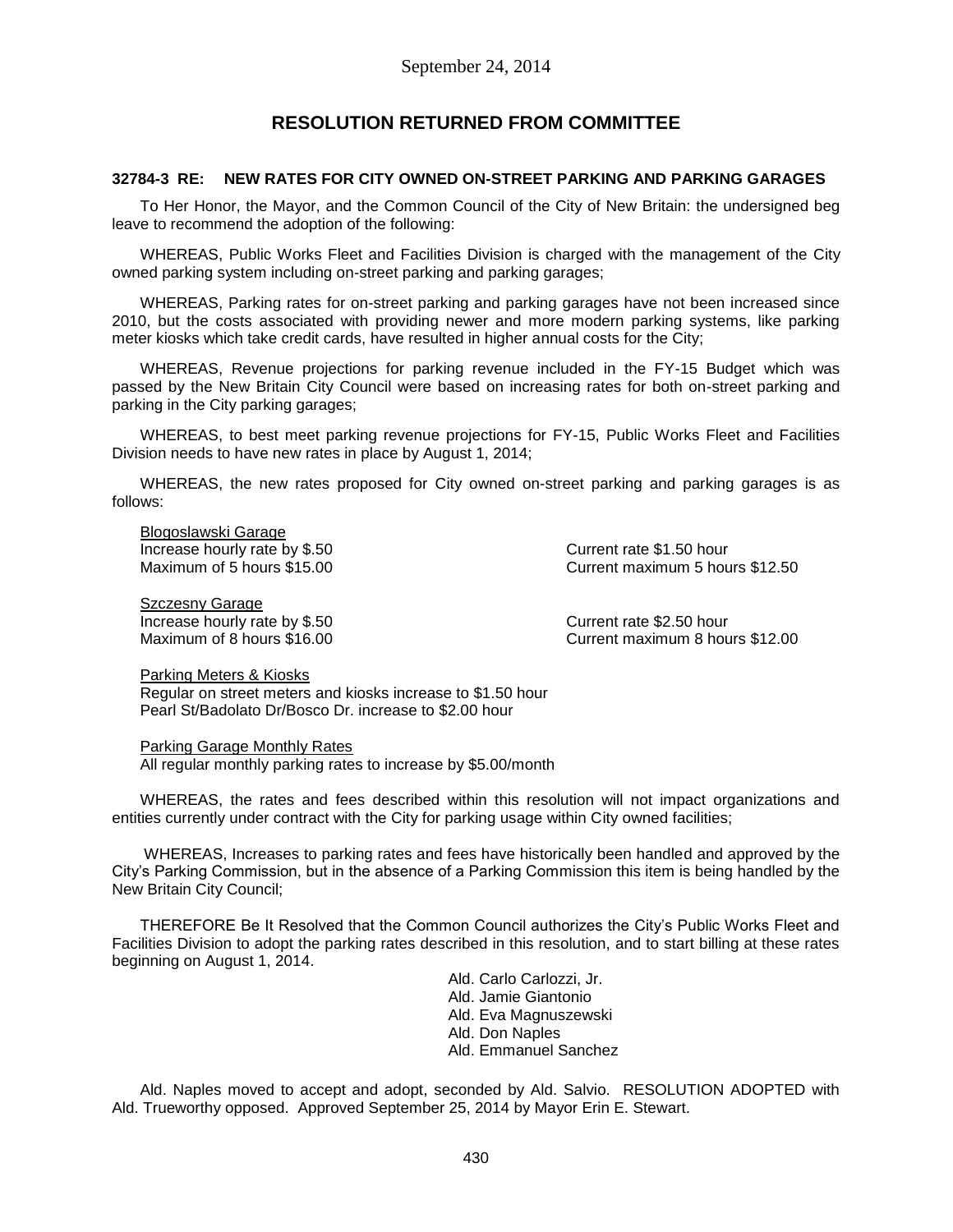Ald. Trueworthy was granted a point of personal privilege and wished all of our Jewish friends a happy new year – Rosh Hashanah begins at sundown tonight.

Ald. Trueworthy also thanked Bill DeMaio and Mark Moriarty for their prompt service in response to petitions that he has submitted and also explained his reason for withdrawing Resolution #2 regarding the heavy trash program – he hopes to find a more consumer friendly way to administer the heavy trash program.

# **NEW BUSINESS**

## **RESOLUTIONS**

### **32866 RE: BUDGET AMENDMENT - OKTOBERFEST PARKING**

To Her Honor, the Mayor, and the Common Council of the City of New Britain: the undersigned beg leave to recommend the adoption of the following:

Whereas, the City of New Britain hosted its second annual Oktoberfest celebration in downtown New Britain and collected money for parking in both the Szczesny and Badolato garages for this event. The City charged \$5 per vehicle for all day parking and the festival was held from Friday, September 12, 2014, until Sunday, September 14, 2014, and

Whereas, the City of New Britain collected \$13,675 in parking fees from the Oktoberfest weekend and incurred overtime costs for the cashiers of approximately \$1,594 who worked at the parking garages all weekend long. This operation netted the City approximately \$12,081 for the total event. Both the revenues and expenditures were unbudgeted in the FY 2014-2015 General Fund budget, and

Therefore, be it resolved, that a budget amendment occur within the FY 2014-2015 General Fund budget for the purpose as follows to cover the costs associated with collecting parking fees for the 2014 Oktoberfest parking:

|                                        |                | Original      |          | Amended       |
|----------------------------------------|----------------|---------------|----------|---------------|
| Increase Revenue:                      | Account #      | <b>Budget</b> | Increase | <b>Budget</b> |
| Parking Admin - Special Events         | 001316005-4419 | S.            | \$1.594  | \$1,594       |
|                                        |                | 0             |          |               |
| Increase Expenditure:                  |                |               |          |               |
| Garage<br>Liberty Square Parking       | 001316008-5122 | \$2,500       | \$910    | \$3,410       |
| Overtime                               |                |               |          |               |
| <b>Bank St Parking Garage Overtime</b> | 001316009-5122 | \$2,000       | \$684    | \$2,684       |
|                                        |                | \$4,500       | \$1.594  | \$6,094       |

Majority Leader Tonilynn Collins

Ald. Collins moved to accept and adopt, seconded by Ald. Bielinski. Roll call vote – all members voted in favor. Approved September 25, 2014 by Mayor Erin E. Stewart

### **32867 RE: EVERY KID COUNTS AFTER SCHOOL PROGRAM - APPROVAL OF STATE GRANT**

To Her Honor, the Mayor, and the Common Council of the City of New Britain: the undersigned beg leave to recommend the adoption of the following:

Program Objective: The Parks and Recreation Department provides comprehensive after school programming at three elementary schools: Gaffney Elementary School, Jefferson Elementary School and Smalley Academy. Students in grades three through five are targeted to attend the after school program from 3:45 to 5:45 p.m. The three major components of the after school program are academic enrichment, wellness and family involvement.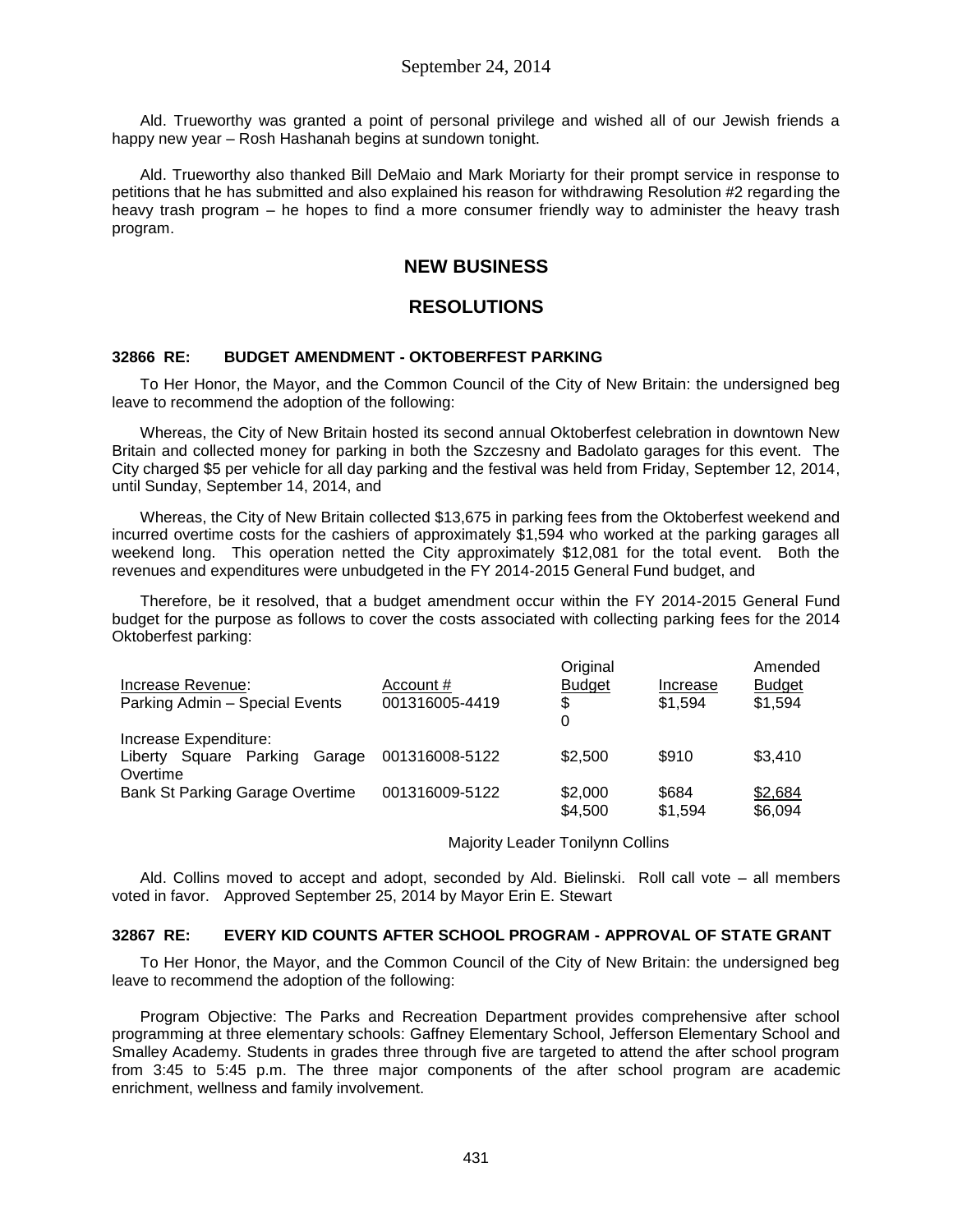Initial Year of Grant Funding: July 1, 2013.

Local Program Operation Department: Recreation and Community Services Department.

Resolution Purpose: The Recreation Division is requesting approval of a State Department of Education, After School Grant and Summer Pilot Program in the total amount of \$218,252. This is year two of a two-year After School Grant, and the Recreation Division is respectfully requesting that the Finance Department set up expenditures and revenue accounts per resolution below.

WHEREAS, the City, through its Recreation Division, will be receiving a State Department of Education, After School Grant for elementary after school programs for a two year grant period, this being the second year. The total funding over two years is \$406,504. Funding has been granted for this program that will provide services such as recreational activities, homework help and mentoring to City youth in an after-school environment, and

WHEREAS, the State Department of Education, After School Grant monies will pay for personnel and administrative costs associated with the proposed programming strategy for the period of July 1, 2014, through June 30, 2015, and

WHEREAS, the City received additional monies in the amount of \$30,000 to augment summer programming and collect attendance data; therefore, be it

RESOLVED, that the total amount of \$218,252 be appropriated in the City's special revenue fund account structure in accordance with the requirements of the grantor agency. The account number has been established by the Finance Director, then it be further

RESOLVED, that the Finance Department is authorized to enter into agreement with required consultants specified by the State of Connecticut, Department of Education for evaluation, computerization and training purposes, fully funded by the grant money, then it be further

RESOLVED, that the Common Council authorizes Mayor Erin E. Stewart to sign appropriate documents required for this grant.

|                |                                | Original      |
|----------------|--------------------------------|---------------|
| 237420134-4222 | Revenue – State of CT          | \$<br>218,252 |
|                | TOTAL:                         | \$<br>218,252 |
| State of CT    |                                |               |
| 237420134-5121 | Salaries                       | \$<br>34,000  |
| 237420134-5124 | <b>Part-time Salaries</b>      | \$<br>118,000 |
| 237420134-5227 | Workman's Comp                 | \$<br>1,820   |
| 237420134-5228 | Health/Life insurance          | \$<br>75      |
| 237420134-5231 | Medicare                       | \$<br>2,186   |
| 237420134-5352 | Data Processing                | \$<br>500     |
| 237420134-5412 | Telecommunications             | \$<br>1,000   |
| 237420134-5436 | <b>Equipment Maintenance</b>   | \$<br>250     |
| 237420134-5440 | Rental and Leasing of Property | \$<br>37,200  |
| 237420134-5540 | Advertising and Printing       | \$<br>700     |
| 237420134-5611 | <b>Office Supplies</b>         | \$<br>1,400   |
| 237420134-5659 | <b>Supplies</b>                | \$<br>18,521  |
| 237420134-5810 | Fees, Memberships, Conferences | \$<br>2,600   |
|                | <b>Total Expenditures:</b>     | \$<br>218,252 |

Alderwoman S. Black Alderman D. DeFronzo Alderman J. Giantonio Alderwoman E. Magnuszewski Alderman D. Salerno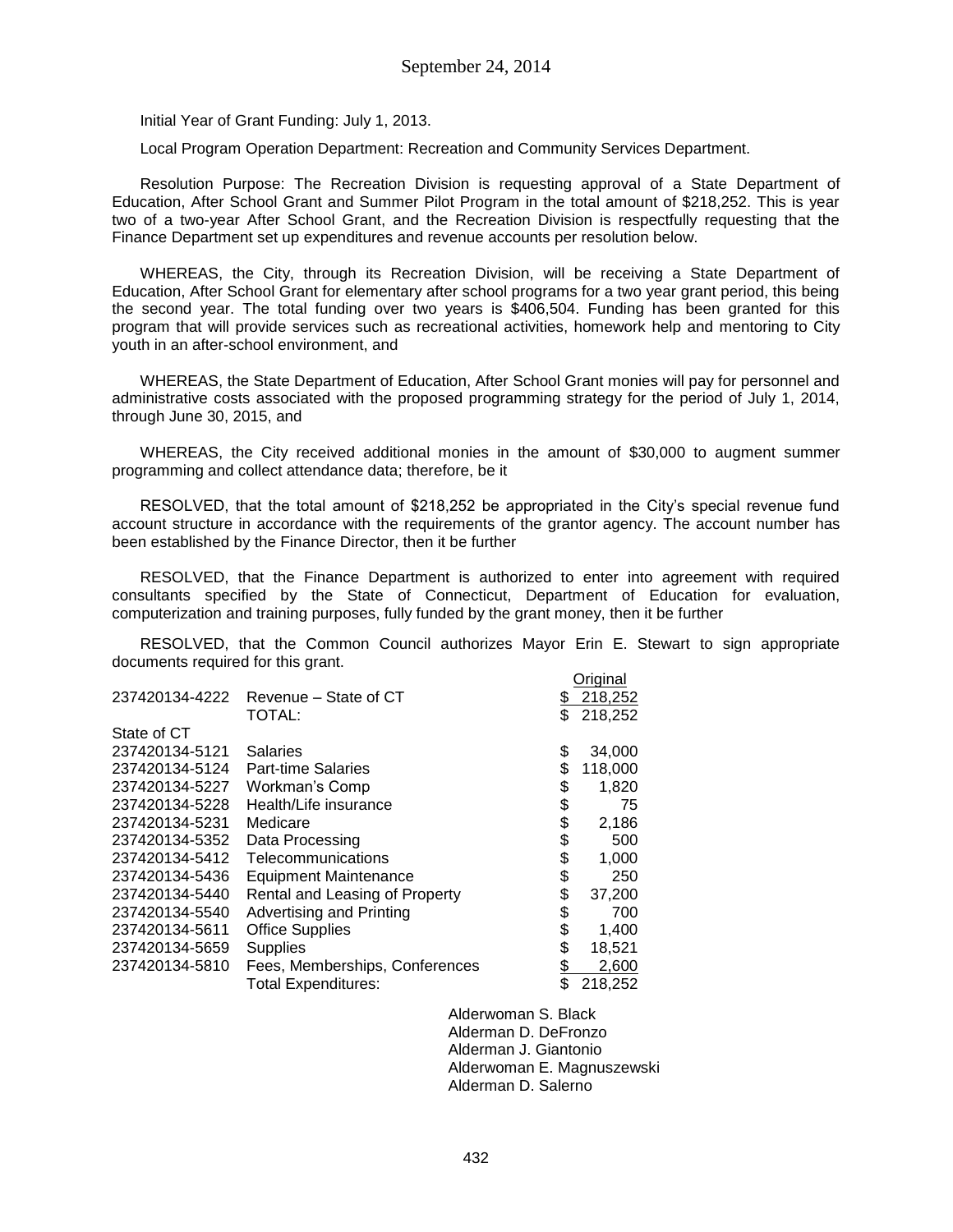Ald. Salerno moved to accept and adopt, seconded by Ald. Pabon. So voted. Approved September 25, 2014 by Mayor Erin E. Stewart.

### **32868 RE: APPROVAL OF STATE GRANT - OBESITY IN SCHOOL AGE CHILDREN - HEALTH DEPARTMENT**

To Her Honor, the Mayor, and the Common Council of the City of New Britain: the undersigned beg leave to recommend the adoption of the following:

Program Objective: To assess the prevalence and demographics of obesity in school age children at preschool, kindergarten, 6<sup>th</sup> grade and 9<sup>th</sup> grade in the City of New Britain. Health Department nurses will extract data from existing Health Assessment forms.

Local Program Operation Department: Health, under the supervision of the Director.

Resolution Purpose: To approve the receipt of grant funding from the State of Connecticut for the grant period of October 1, 2014 - June 30, 2015 for the New Britain Health Department.

WHEREAS; the State of Connecticut Department of Public Health has granted the City of New Britain an award in the amount of \$18,575.

WHEREAS; these funds are to be used by the New Britain Health Department to identify clients with health-associated risk factors; NOW, THEREFORE BE IT

RESOLVED, that the Mayor, Erin Stewart, be authorized to sign any necessary and appropriate agreements in order to secure the use of such funds. BE IT FURTHER

RESOLVED, that the monies in the amount of \$18,575 be appropriated within a special revenue fund as follows:

| REVENUE:<br>234522144-4222                                                                                         | Revenue - St of CT                                                                              | \$18,575                                                    |
|--------------------------------------------------------------------------------------------------------------------|-------------------------------------------------------------------------------------------------|-------------------------------------------------------------|
| EXPENDITURES:<br>234522144-5124<br>234522144-5231<br>234522144-5611<br>234522144-5331<br><b>Total Expenditures</b> | <b>Part Time Salaries</b><br>Medicare<br><b>Office Supplies</b><br><b>Professional Services</b> | \$7,875<br>114<br>\$.<br>586<br>\$.<br>\$10,000<br>\$18,575 |

#### Alderman Adam Platosz

Ald. Platosz moved to accept and adopt, seconded by Ald. Bielinski. So voted. Approved September 25, 2014 by Mayor Erin E. Stewart

### **32869 RE: AMERICAN SAVINGS FOUNDATION GRANT - YEAR 9 - AFTER SCHOOL PROGRAMS**

To Her Honor, the Mayor, and the Common Council of the City of New Britain: the undersigned beg leave to recommend the adoption of the following:

Resolution Summary: PURPOSE: Authorize the Mayor to execute all documentation between the American Savings Foundation and the City of New Britain to receive grant monies to organize and run after school programs at Pulaski and Slade Middle School. Students in grades six through eight are targeted to attend the after school program each day from 2:45 pm to 5:45 pm. The three major components of the after school program are academic enrichment, dropout prevention and pregnancy prevention.

WHEREAS, the Recreation and Community Services Department is always seeking new and alternative funding to run programs and improve facilities, and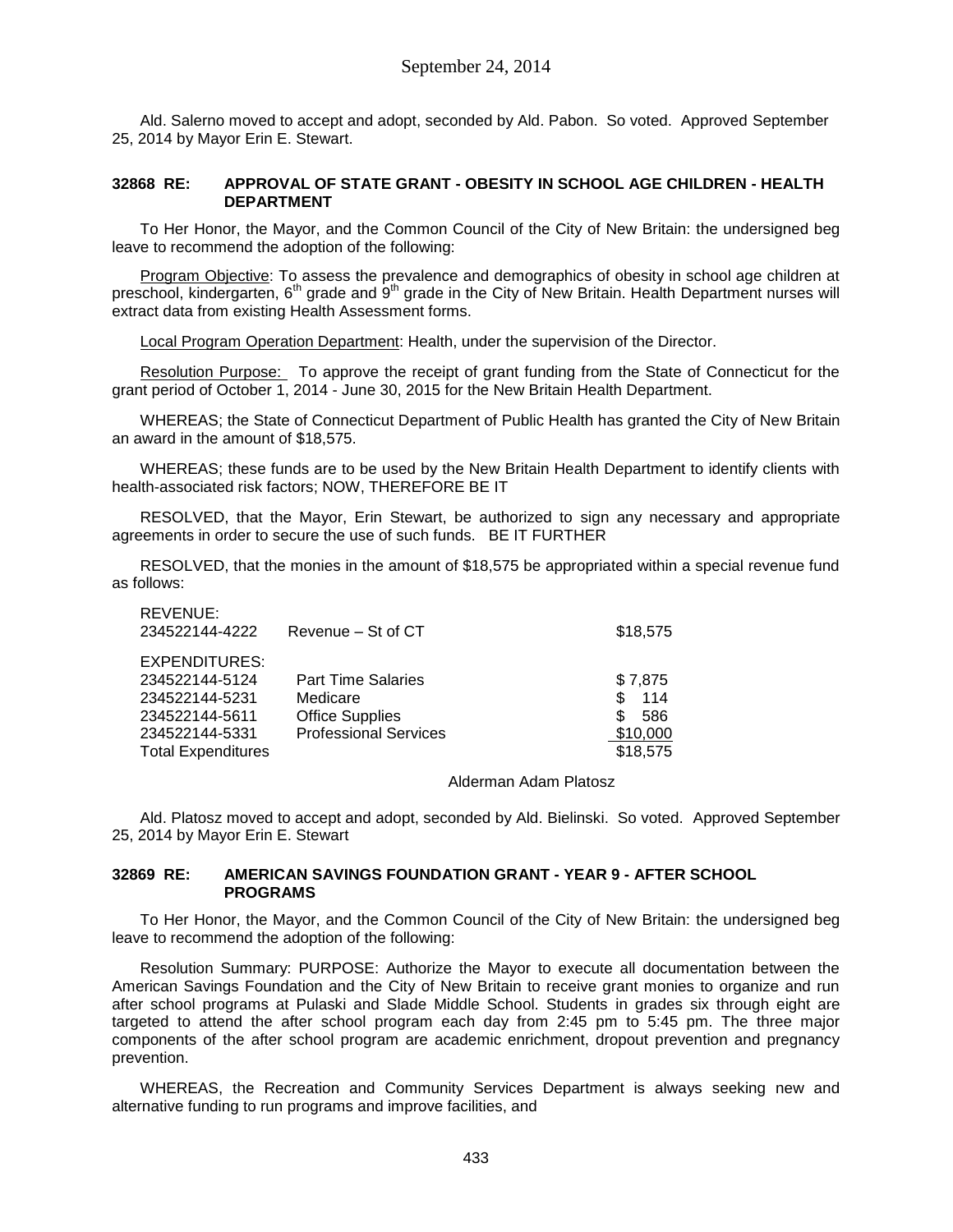WHEREAS, the American Savings Foundation has committed to expanding and improving middle school after school programs in the City of New Britain, and

WHEREAS, the American Savings Foundation awarded the Recreation and Community Services Department a \$125,000.00 grant for the 2014-2015 school year to supervise middle school youth in after school programs, and

WHEREAS, the American Savings Foundation monies will pay for personnel and administrative costs associated with the proposed programming strategy for the period of September 1, 2014 through June 30, 2015; therefore, be it

RESOLVED, that the amount of \$125,000 be appropriated in the City's special revenue fund account structure in accordance with the requirements of the grantor agency. The Recreation and Community Services Department is respectfully requesting that the Finance Department set up expenditures and revenue accounts, then it be further

RESOLVED, that the Recreation and Community Services Department is authorized to enter into agreement with required consultants specified by the American Savings Foundation for evaluation, computerization and training purposes, fully funded by the grant money, NOW, THEREFORE BE IT

RESOLVED, that the Common Council authorizes Mayor Erin Stewart to sign appropriate documents required for this grant.

225420133-4232 Revenue – American Savings Foundation Grants and Contributions \$125,000

|                |                                 | <b>Total Revenue</b>      |    | \$125,000 |
|----------------|---------------------------------|---------------------------|----|-----------|
| 225420133-5124 | <b>Part-time Salaries</b>       |                           | \$ | 61,960    |
| 225420133-5180 | Fees, memberships & conferences |                           | \$ | 1,600     |
| 225420133-5231 | Medicare                        |                           | \$ | 1,850     |
| 225420133-5352 | Data Processing                 |                           | \$ | 2,000     |
| 225420133-5412 | Telecommunications              |                           | \$ | 2,000     |
| 225420133-5440 | Rental and Leasing of Property  |                           | \$ | 38,590    |
| 225420133-5540 | Advertising and Printing        |                           | \$ | 2,000     |
| 225420133-5659 | <b>Supplies</b>                 |                           | S  | 15,000    |
|                |                                 | <b>Total Expenditures</b> |    | \$125,000 |

Alderwoman Shirley Black Alderman David DeFronzo Alderman Jamie Giantonio Alderwoman Eva Magnuszewski Alderman Daniel Salerno

Ald. Black moved to accept and adopt, seconded by Ald. DeFronzo. So voted. Approved September 25, 2014 by Mayor Erin E. Stewart.

#### **32870 RE: BUDGET AMENDMENT – STANLEY GOLF COURSE – ALLOCATION OF FUNDS FROM COSTCO - \$500,000**

Ald. Salerno moved to accept and adopt, seconded by Ald. Naples. So voted. Approved September 25, 2014 by Mayor Erin E. Stewart.

To Her Honor, the Mayor, and the Common Council of the City of New Britain: the undersigned beg leave to recommend the adoption of the following:

Whereas, under the terms of the Final Agreement between Costco and the City of New Britain, in addition to the sale price, Costco was required to pay the City the amount of \$500,000, and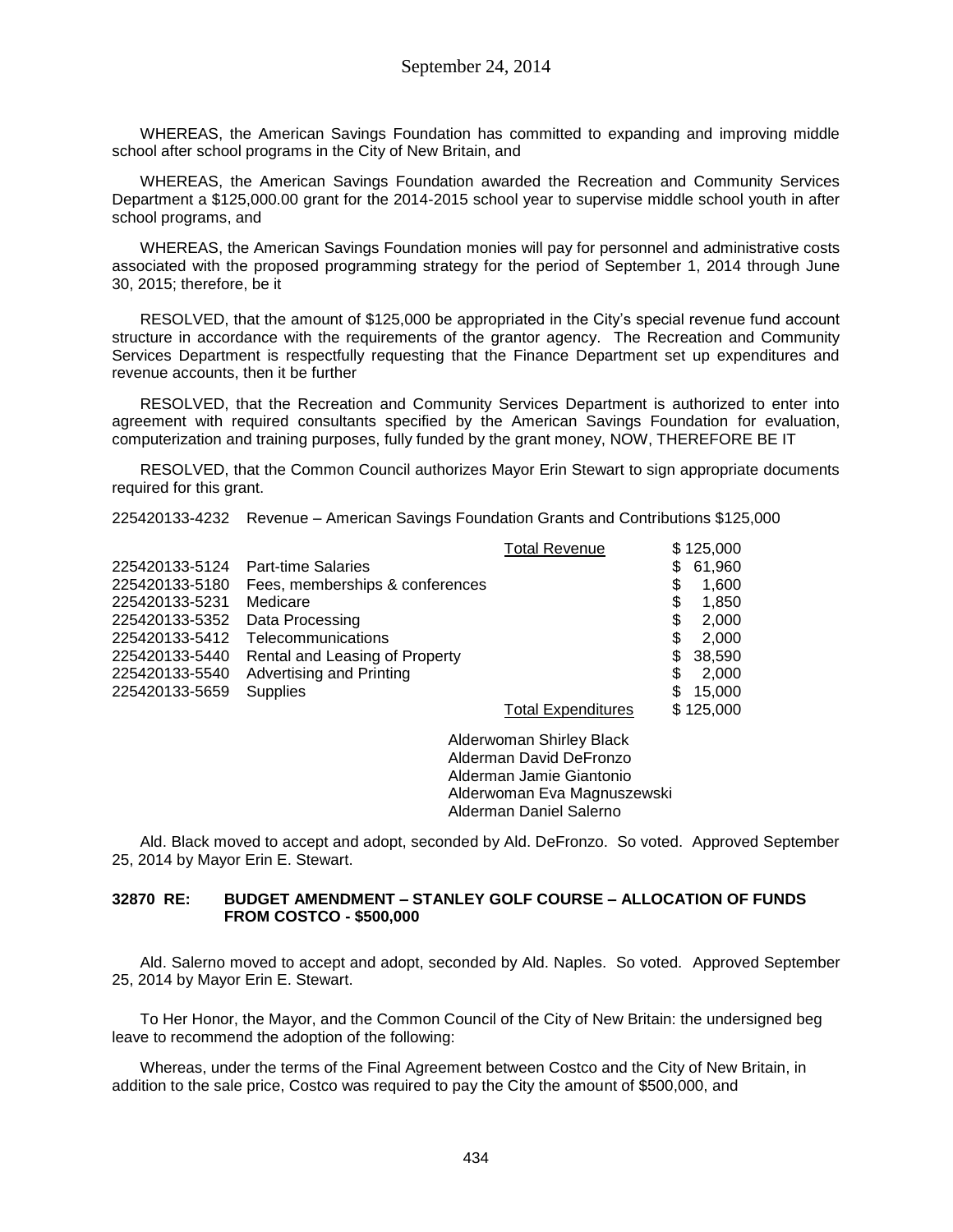Whereas, these funds are to be allocated as follows:

\$300,000 for sodding the new Red Nine at Stanley Golf Course, and \$200,000 to offset any potential loss of revenue to the City, and

Therefore be it RESOLVED, that the following budget amendment be made to properly reflect the receipt of these funds from Costco as well as to reflect the offsetting expenditures as referenced above.

| Stanley Golf Course - SRF<br>2014420101-4561 | Miscellaneous Revenue                                                                                                                     | Increase:<br>\$500,000 |
|----------------------------------------------|-------------------------------------------------------------------------------------------------------------------------------------------|------------------------|
| 2014420101-5746                              | Miscellaneous Capital Projects                                                                                                            | \$500,000              |
|                                              | Alderwoman Shirley Black<br>Alderman David DeFronzo<br>Alderman Jamie Giantonio<br>Alderwoman Eva Magnuszewski<br>Alderman Daniel Salerno |                        |

Ald. Salerno moved to accept and adopt, seconded by Ald. Naples. So voted. Approved September 25, 2014 by Mayor Erin E. Stewart.

### **32871 RE: FISCAL YEAR 2013 -2014 BUDGET TRANSFER - GENERAL FUND**

To Her Honor, the Mayor, and the Common Council of the City of New Britain: the undersigned beg leave to recommend the adoption of the following:

Whereas, revenue, expenditure, encumbrance and accrual activities for fiscal year 2013-2014 have concluded,

Whereas, the fiscal year 2013-2014 General Fund results from operations (unaudited) are in a deficit position as summarized below:

|                                     | <b>Budget</b> | Actual        | Variance     |
|-------------------------------------|---------------|---------------|--------------|
| Revenue                             | \$237,549,121 | \$224.741.298 | (12,807,823) |
| <b>Expenditures</b>                 | \$237,549,121 | \$232,260,313 | 5,288,808    |
| <b>FY14 Deficit from Operations</b> |               |               | (7,519,015)  |
| (unaudited)                         |               |               |              |

Whereas, the following schedule depicts the General Fund operating results (audited) for the previous six (6) years:

FY 2013: \$ 395,000 FY 2012: \$ 153,000 FY 2011: \$ 3,011,000 FY 2010: \$ (988,000) FY 2009: \$ (3,125,000) FY 2008: \$ 2,283,000

Whereas, revenues realized for: conveyance tax, landlord license fees, capital project reimbursement, sanitation, parking, Medicaid reimbursement, sale of property, police call hot spot and Educational Cost Sharing were lower than anticipated;

Whereas, to partially offset the lower than anticipated revenue collections, expenditures for: employee pension, unemployment compensation, debt service and personnel costs were also lower than anticipated,

Whereas, the FY14 operating deficit will be absorbed by the cumulative fund balance (\$12,595,000 as of June 30, 2013) leaving a reduced (unaudited) cumulative fund balance of \$5,075,985,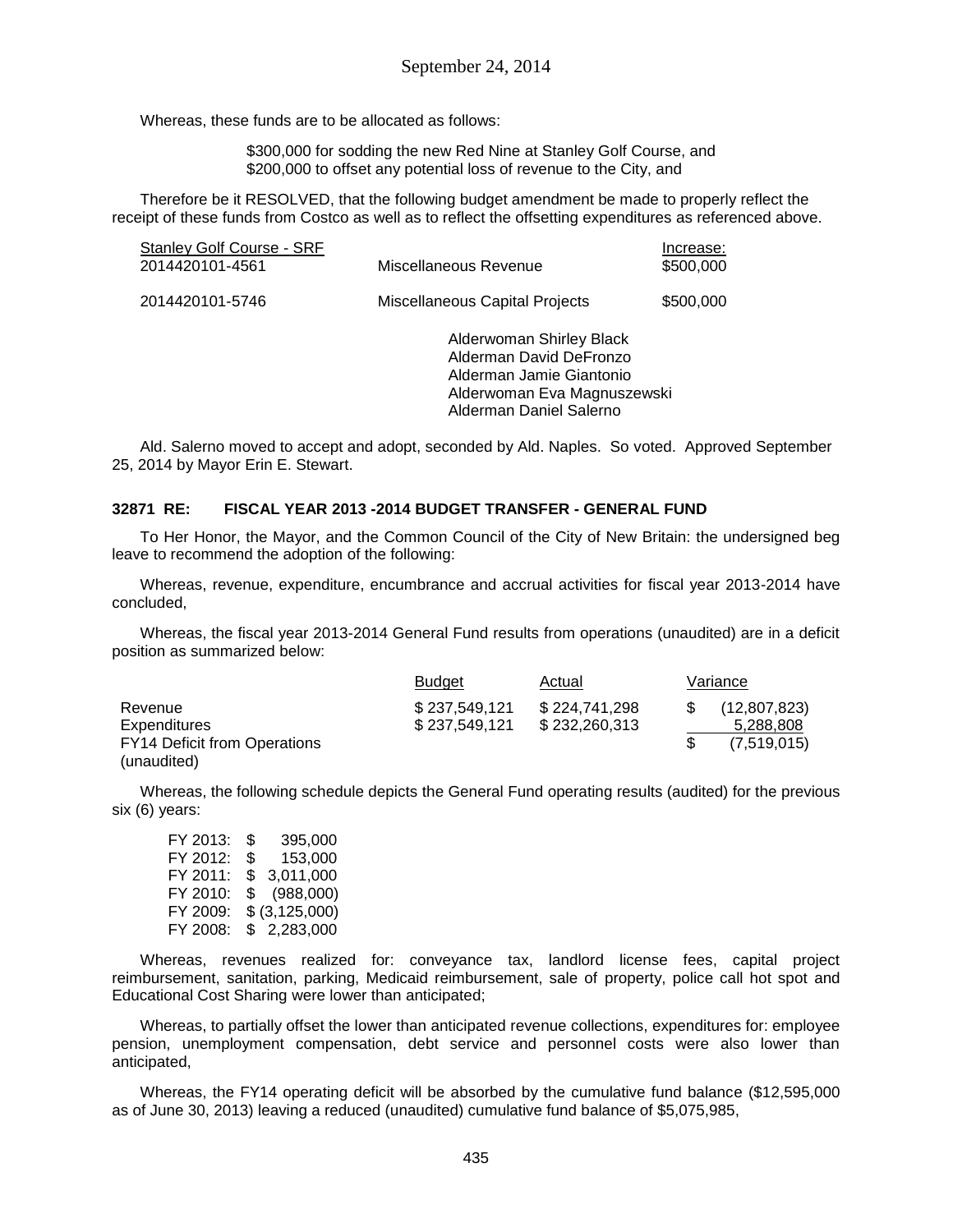Whereas, to more accurately reflect fiscal year 2013-2014 operating results, a budget transfer is proposed to adjust both revenue and expenditure budgets to more accurately reflect actual funds received / disbursed; therefore, be it

Resolved, that the line item transfers within the General Fund, as outlined in the attachment, for the fiscal year ending June 30, 2014 be made and put on file in the Town Clerk's Office.

> Alderman Wilfredo Pabon Common Council Minority Leader

Ald. Pabon moved to accept and adopt, seconded by Ald. Giantonio. RESOLUTION ADOPTED with Ald. DeFronzo opposed. Approved September 25, 2014 by Mayor Erin E. Stewart.

#### **32872 RE: AGREEMENT WITH GO APE LLC FOR THE OPERATION OF A HIGH ROPES AERIAL ADVENTURE COURSE AT AW STANLEY PARK**

To Her Honor, the Mayor, and the Common Council of the City of New Britain: the undersigned beg leave to recommend the adoption of the following:

Resolution Purpose: To enter into an agreement with Go Ape LLC who will run a high ropes aerial adventure course in AW Stanley Park for a period beginning October 1, 2014 and ending September 30, 2024. Go Ape agrees to pay the City of New Britain a minimum of \$20,000.00/yr. with this payment potentially increasing based on Go Ape's annual gross revenue. Go Ape will construct and break down the course with the highest priority being the protection of the natural features of AW Stanley Park while providing visitors with access and educational opportunities that are compatible with common resource protection goals. Go ape currently has courses all across the country and world with all reference checks stating a very positive relationship with the vendor with minimal disruption to the natural habitat.

Whereas, Go Ape LLC desires to build a high ropes aerial adventure course from tree top to tree top in AW Stanley Park, and

Whereas, Go Ape LLC is currently operating such courses all across the United States and Europe very successfully and with very little environmental impact, and

Whereas, Go Ape will use all the appropriate safety measures and hire staff with certifications in the operation of a course of this type, and

Whereas, Go Ape LLC will provide all insurances and hold harmless policies as determined by the City of New Britain Corporation Council and insurance consultants, and

Whereas, a minimum annual fee of \$20,000.00 will be provided to the City of New Britain with the potential for an increase in this amount based on Go Ape annual gross revenue, and

Whereas, this adventure course will bring tourism to the City of New Britain from all over the State of Connecticut and New England; NOW, THEREFORE BE IT

Resolved, that Mayor Erin E. Stewart is hereby authorized to enter into an agreement with Go Ape LLC for the operation of a high ropes aerial adventure course at AW Stanley Park.

> Alderwoman Shirley A. Black Alderman David DeFronzo Alderman Jamie Giantonio Alderwoman Eva Magnuszewski Alderman Daniel Salerno

Ald. Black moved to accept and adopt, seconded by Ald. Giantonio. Ald. Black moved to table, seconded by Ald. Bielinski. RESOLUTION TABLED with Ald. Smedley and Ald. Salvio opposed.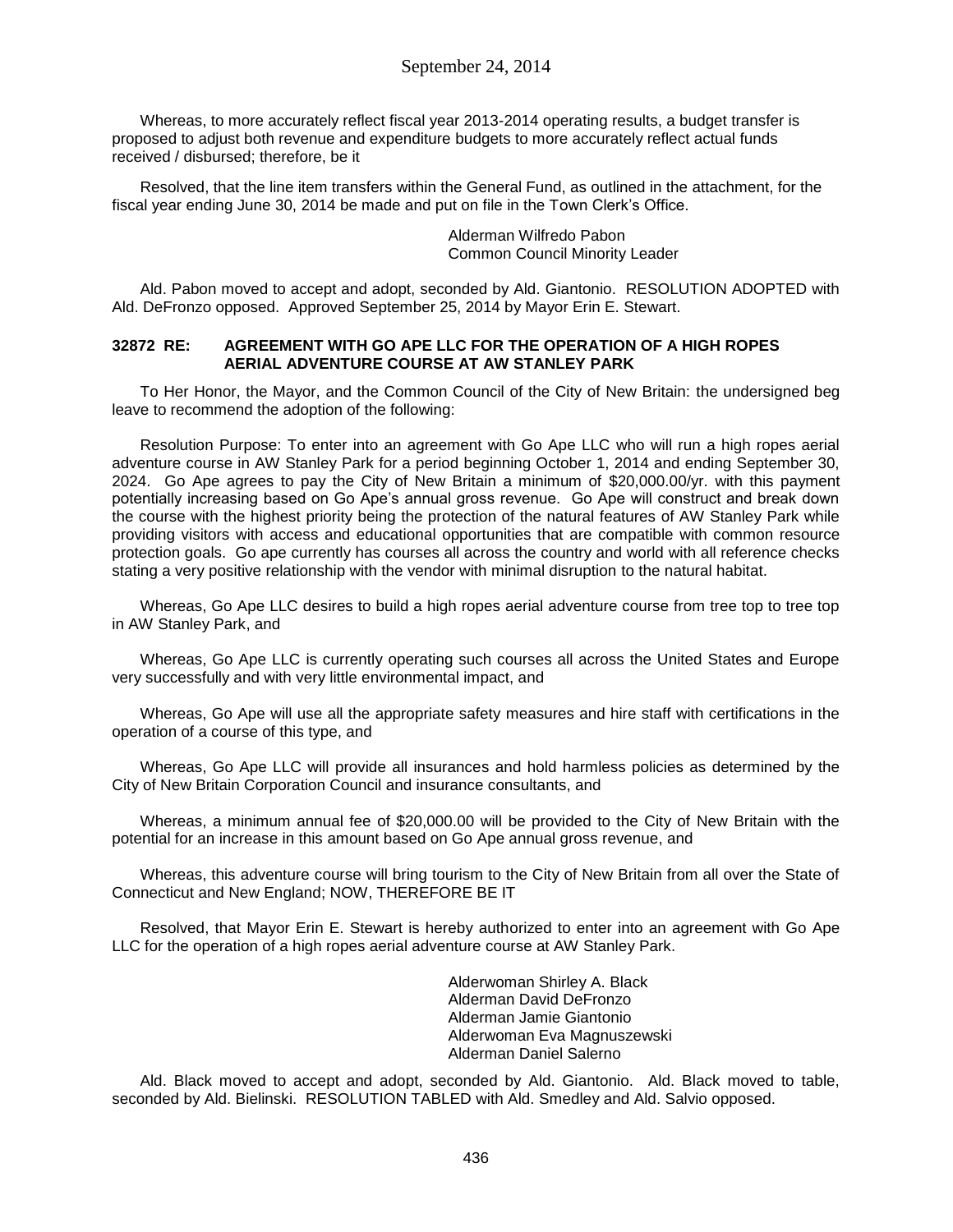#### **32873 RE: PROPOSED AMENDMENT TO SEC.15-73 AND 15-122 OF THE ORDINANCES REVISING THE FINES FOR VIOLATIONS OF THE PARKING SECTIONS**

*Proposed Amendment on File in Town Clerk's Office.*

Ald. Collins moved to accept and refer to the Committee on Administration, Finance and Law, seconded by Ald. Trueworthy. So voted. Approved September 25, 2014 by Mayor Erin E. Stewart.

#### **32874 RE: BUDGET AMENDMENT - DUI ENFORCEMENT GRANT - \$192,300 - POLICE DEPT.**

To Her Honor, the Mayor, and the Common Council of the City of New Britain: the undersigned beg leave to recommend the adoption of the following:

RESOLUTION SUMMARY: The percentage of alcohol related fatalities in Connecticut during 2011 (45%) was higher than the national percentage of 36% and slightly above the 38% in the other New England States. Of the Connecticut fatal crashes, 40% were estimated to involve drivers above the legal alcohol limit. National statistics also reveal that almost 64% of such crashes occurred during the weekend between Friday and Sunday. In an effort to further reduce alcohol related accidents, the Federal government has continued its Driving Under the Influence (DUI) Enforcement Program.

WHEREAS, the Connecticut Department of Transportation's Division of Highway Safety has made available Federal highway safety funds for overtime to support DUI law enforcement efforts from October 2, 2014 to September 12, 2015, and

WHEREAS, in accordance with Federal requirements, all initial allowable expenses will be provided for by the City and reimbursable on a 75% basis with the City's 25% match coming from monies budgeted for this purpose in the Police Department's Cash Match Grants Account, and

RESOLVED, that Mayor Erin E. Stewart is authorized to execute all grant documents with the State of Connecticut DOT on behalf of the City of New Britain for the Expanded Driving Under the Influence (DUI) Enforcement Program grant in the sum of \$192,300 to provide Federal dollars for overtime to target those that choose to drive under the influence, thus making City streets safer, and,

RESOLVED, that the sum of \$192,300.00 be appropriated within the special revenue account structure as follows:

| Increase Revenue:      | State Department of Transportation                                                                                                                                                                             | \$144,225.00 |
|------------------------|----------------------------------------------------------------------------------------------------------------------------------------------------------------------------------------------------------------|--------------|
| 288211151-4222         | General Fund Match                                                                                                                                                                                             | \$48.075.00  |
| 288211151-6001         | Total                                                                                                                                                                                                          | \$192,300.00 |
| Increase Expenditures: | Overtime                                                                                                                                                                                                       | \$192,300.00 |
| 288211151-5122         | Total                                                                                                                                                                                                          | \$192,300.00 |
|                        | Ald. Suzanne Bielinski - Police Liaison<br>Ald. Carlo Carlozzi, Jr. - Police Liaison<br>Ald. Wilfredo Pabon - Police Liaison<br>Ald. Emmanuel Sanchez - Police Liaison<br>Ald. Robert Smedley - Police Liaison |              |

Ald. Bielinski moved to accept and adopt, seconded by Ald. Collins. So voted. Approved September 25, 2014 by Mayor Erin E. Stewart.